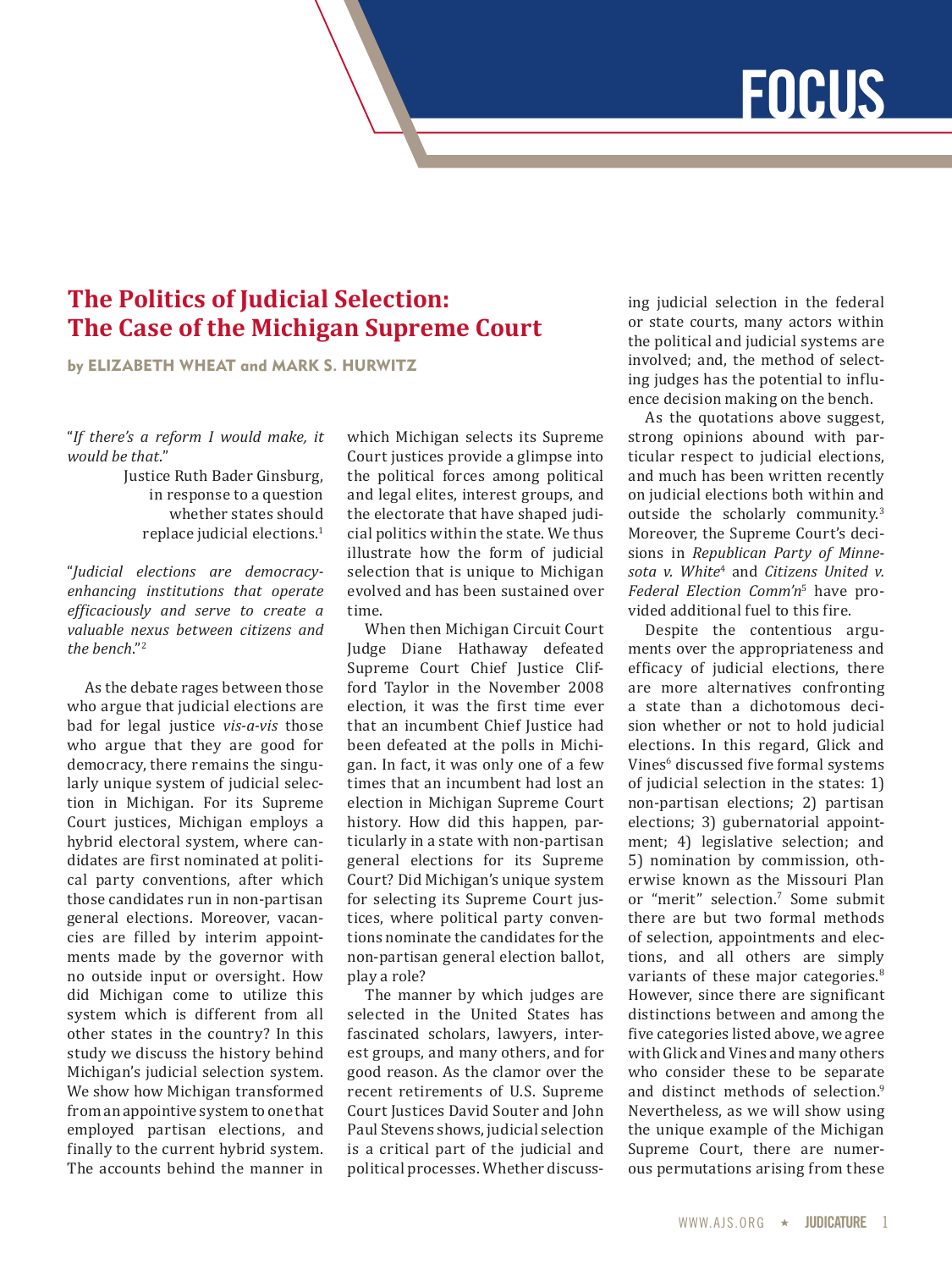basic forms of selection, resulting in a cacophonous assortment of judicial selection methods in the fifty states.

The decision concerning which process of selecting judges is best or most appropriate is one we do not consider here, in part because numerous others have expounded upon this issue in some detail.<sup>10</sup> Thus, we leave to state policy makers and disparate advocates to debate that issue. What we analyze instead are the specifics of the judicial selection system in the Michigan Supreme Court, including how this unique system came to be and how it continues to shape judicial politics in the state.

#### **The Michigan System for Selecting Supreme Court Justices**

From a formal selection perspective Michigan employs non-partisan elections for its Supreme Court, as the justices and challengers on the general election ballot do not have party labels attached.<sup>11</sup> While most nonpartisan election states choose their judicial candidates for the general election via open, non-partisan primaries,<sup>12</sup> Michigan does not follow this norm. Instead, partisan politics is involved in the selection process in Michigan, as the candidates on the non-partisan general election ballot are initially nominated at political party conventions.13 Michigan's hybrid approach to selecting its Supreme Court justices, using partisan nominating procedures within a non-partisan electoral system, is entirely idiosyncratic among the states. Indeed, only Ohio, with a system of non-partisan general elections and partisan primary elections, has a system somewhat similar to Michigan.<sup>14</sup>

This unique judicial selection system has existed in some form in Michigan since an initiative passed in 1939 that amended the State Constitution. Prior to that time, judicial reformers attempted to bring to Michigan either non-partisan elections or a variation of the Missouri Plan. These efforts were defeated at the polls in 1934 and 1938, respectively. Interestingly, had the 1938 initiative succeeded, perhaps the

Missouri Plan instead would be referred to as the Michigan Plan.15 With both efforts in the 1930s to change the selection system having failed, Michigan turned to a novel system whereby candidates for its court of last resort are initially nominated at political party conventions, who then face off against each other in a non-partisan general election.

While the struggles in the 1930s over judicial selection in Michigan were fierce, this time period was not the only one in which Michigan altered, or attempted to alter, its system of selecting Supreme Court justices. In many ways Michigan has served as a battleground for forces that have favored disparate judicial selection methods as well as political agendas. And, these efforts continue through the present. In the succeeding sections we illustrate the historical changes, whether or not successful, to the selection system for the Michigan Supreme Court.

## **The Early History of Judicial Selection in Michigan** *Statehood Through the Nineteenth Century*

When Michigan attained statehood in 1837 and became the 26th state in the union, its inaugural Constitution called for gubernatorial appointment of Supreme Court justices, with advice and consent of the state Senate. While selecting justices at the top of the judicial hierarchy initially followed the design for U.S. Supreme Court justices, state circuit and probate judges reached the bench via election.<sup>16</sup> This appointive system for Supreme Court justices did not last for long, however, as the Michigan Constitution of 1850 provided that all judicial officers would attain their seats through partisan elections, with the governor filling interim vacancies.17 It appears Michigan moved away from an appointive system as part of "the wave of Jacksonian democracy then sweeping the country" that preached majoritarian rule via electoral processes, including judicial offices.18 Indeed, the maiden period of Michigan's history proves to be the only time in which elections did not guide formal judicial selection. Moreover, the arrangement of partisan judicial elections that commenced in 1850 continued into the twentieth century.

#### *The Early Twentieth Century: Notable Change in Judicial Selection*

Michigan modified its selection system with the Constitution of 1908, the third Constitution in the state, but only slightly.<sup>19</sup> One constant was that it continued the practice of judicial elections for Supreme Court justices. As well, the governor would continue to fill vacancies with interim appointments.<sup>20</sup> The changes in the 1908 Constitution specified that judicial elections would take place every other spring, and that the number of justices would increase from five to eight. $21$  This same constitutional provision provided that the term of office would be set by law. As was the case under the 1850 Constitution, this meant that the state legislature had a critical voice in judicial selection.<sup>22</sup> And, since the legislature had always provided by statute for partisan nominations at state party conventions, $23$  that practice continued under the 1908 Constitution. Thus, we observe the tradition of party politics in both the electoral and nomination processes as determined by the legislature and the Constitution.

Soon thereafter, Michigan's judicial election system was subject to various attacks and proposed changes. These were not isolated events; instead, these criticisms were taking place during a time of wholesale change across the country, as the politics of, and potential changes to, Michigan's judicial selection system did not take place in a vacuum. In this regard, during this time period the judicial system in the United States was the subject of many changes (and attempted changes), often prompted by criticism of courts during the Progressive Era by various advocates of court reform.

One of the most important events during this period occurred when Roscoe Pound, then Dean of the University of Nebraska Law School, gave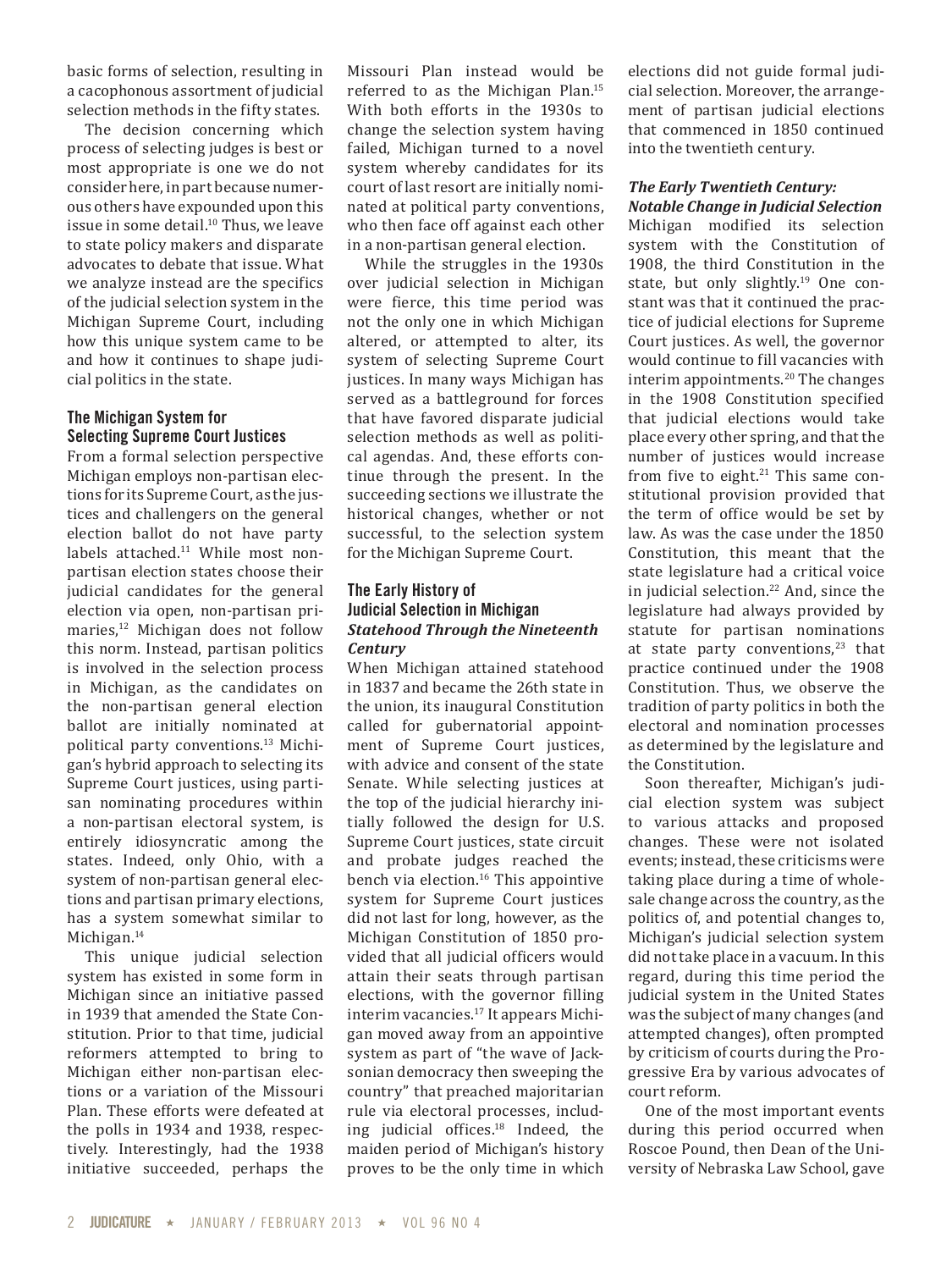his famous speech before the 1906 annual meeting of the ABA.<sup>24</sup> Pound did not discuss the issue of judicial elections *per se*; however, he did speak to a growing disenchantment with the judicial system that he contended stemmed from a variety of sources, particularly the inappropriate mingling of courts and politics. While imminent shifts in the landscape did not occur, Pound's speech eventually led to many transformations within the judicial system in the  $U.S.^{25}$ 

The Pound speech influenced the emergence of the AJS in 1913.<sup>26</sup> While the initial mission of the AJS was "to make the administration of justice in American courts more effective and economical", the organization soon focused more particularly on methods of judicial selection, specifically advocating what it termed a "merit" system.<sup>27</sup>

Consequently, the ABA and AJS fit within this time period in which assorted interests advocated judicial selection methods that did not overtly entail partisan politics. For instance, after New York instituted partisan primaries into its judicial electoral system in 1911, it soon became concerned with the "bareknuckled" politics of partisan primaries, and within a decade the state altered its selection system.<sup>28</sup> Moreover, in 1913 former President William Howard Taft gave a speech before the ABA in which he criticized judicial elections, instead strongly supporting an appointive method of selection similar to that employed in the federal courts.29 Similarly, University of Chicago Law School Dean James Parker Hall addressed the Ohio Bar Association in 1915, contending that the benefits of appointive systems far outweigh electoral methods.30 Of course, by the 1930s President Franklin Delano Roosevelt was locked in heated constitutional and political battles with the U.S. Supreme Court, culminating in the proposed (and ultimately doomed) Court-packing plan and the switch in time that saved nine, $31$  events that were very much on the mind of the American electorate, $32$  and those attempting to transform judicial selection.

Thus, by the 1930s the ABA and AJS were fiercely lobbying for an appointive selection system based on candidates nominated by a commission. In this regard, for the first time the AJS devoted a session exclusively to the subject of judicial selection and tenure at its May 6, 1931 meeting.<sup>33</sup> While several versions of appointive selection plans were considered and supported by the AJS, eventually the group settled on the notion of a selection system based upon gubernatorial appointment subsequent to the work of a nominating commission.<sup>34</sup>

A few years later, the ABA conducted a survey of 105 bar association committees in thirty-five states. Sixty of the surveyed committees favored a change in their present electoral methods of selection. In contrast, states with gubernatorial appointment or legislative selection strongly opposed any changes to their respective systems.<sup>35</sup> Several proposals were included in the ABA survey. One potential change included a modification of the system then existing in California, where appointed judges would be required to run in a retention election. A more drastic proposal provided that the bar nominate several candidates followed by a gubernatorial appointment from this list. Several bar associations suggested that the Senate, Governor's Council, or Judicial Council then confirm these gubernatorial appointments. One of the main obstacles was the challenge of amending their state constitutions, but the bar associations believed that educating the public and politicians would make the amendment procedure possible. The ABA survey was one of the first confirmations of the attitudinal differences between lawyers and the general electorate in states with varying judicial selection methods.<sup>36</sup>

Eventually in 1937, the ABA's House of Delegates approved a plan for judicial selection which included gubernatorial appointment from a list as well as retention elections.<sup>37</sup> With these national advocacy groups supporting this new appointive form of selection, numerous states, including Michigan, began to consider changing their own selection systems.<sup>38</sup>

## **The Battle over Judicial Selection in the 1930s**

Perhaps the best chance for reformers to bring about an appointive system in Michigan was the 1930s. Yet, their efforts failed. We now turn to a discussion of those efforts, as well as the manner in which the current hybrid system came to be.

In the early 1930s several local bar associations joined the national debate over judicial selection. In particular, they expressed concern over the political pressures experienced by judges facing election, and thus they suggested that appointment by the governor or a judicial council be considered. At the time, a vacancy on the bench due to death or retirement was filled by gubernatorial appointment and followed by a retention election.39 Accordingly, the State Bar Association formed a special committee on judicial selection and tenure in 1932 for the purpose of organizing the association's reform goals.40

This committee made two suggestions in their initial report. In one plan, it proposed that for all courts except probate the governor would appoint judges with advice and consent of a nine-member judicial commission. Three of the commission members would be chosen by the governor and the remaining six would be chosen by the Bar Association's board of directors. Alternatively, the judicial commission could file lists of competent lawyers for each court of record with the governor, who would then select from the approved lists. $41$  The critical commonality in both plans concerns the involvement of a judicial commission. The State Bar Association strongly believed that the governor's power of appointment should be subject to a check in addition to the electorate, and that the judicial commission was best equipped to furnish this check.

In 1933, the Grand Rapids Bar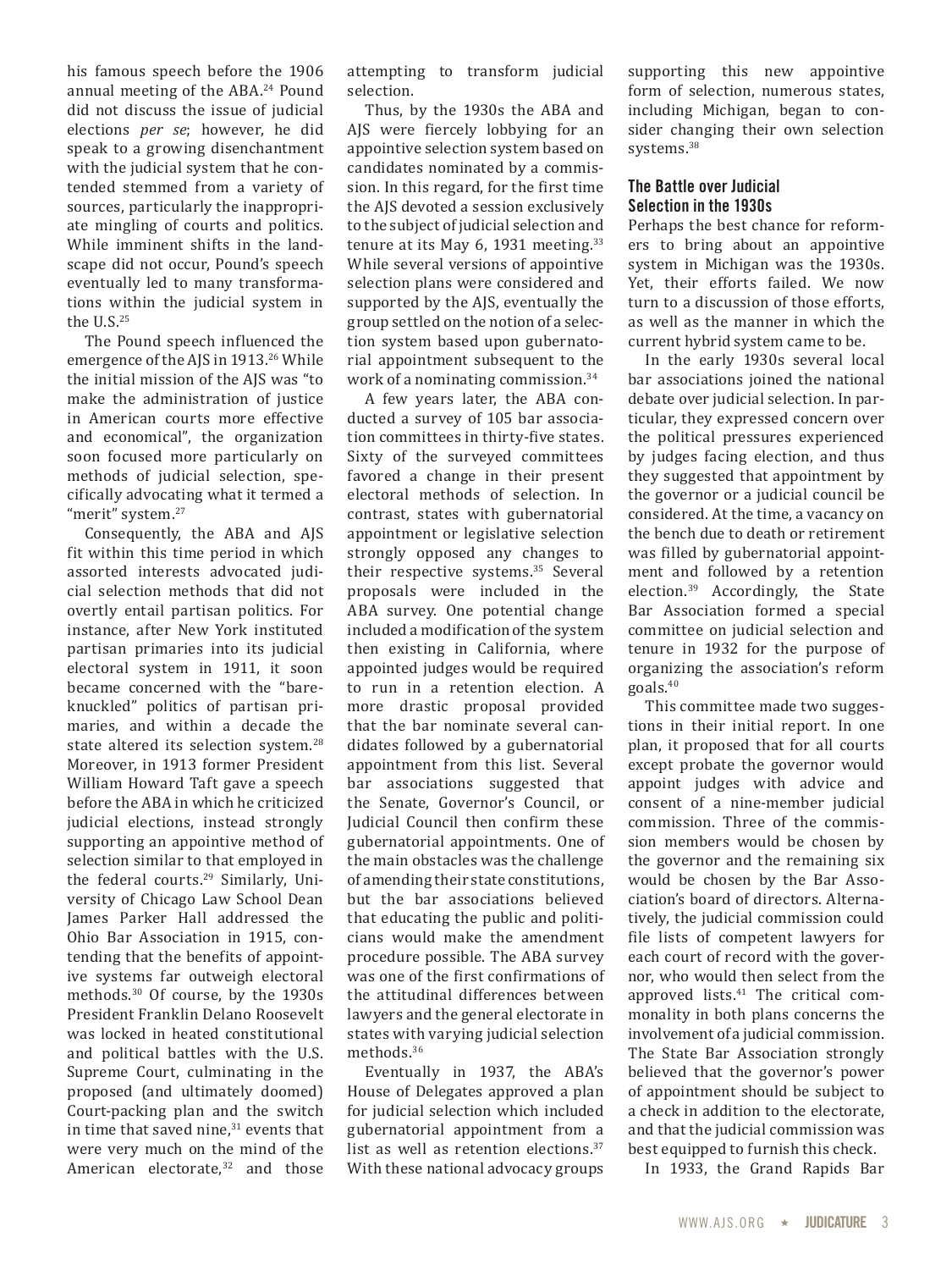Association presented a report in which they suggested lower court judges be appointed by a majority of justices on the Supreme Court and remain in office for life or good behavior. The rationale was that Supreme Court justices were knowledgeable about experienced judges in the state and would be less influenced by politics. Following this report from the Grand Rapids Bar Association, the State Bar recommended that a special committee be appointed to further investigate the issue and the constitutional amendment necessary to change selection methods.42

In the State Bar Association's 1933 report, the Committee on Criminal Jurisprudence offered several recommendations. First, it contended that Supreme Court justices and Circuit Court judges be provided with life tenure, giving them complete independence from political pressures. Second, the Committee advocated appointment of Supreme Court justices by the governor, though they disagreed with the Grand Rapids Association's suggestion to have the justices appoint lower court judges. The Committee also disagreed with the process of local bar associations providing candidates to the governor for appointment, believing this would interject bias and special allegiance to the associations which supported the judicial nominee. Finally, the Committee advocated gubernatorial appointment of circuit judges. Conceding that political influence may still exist at this stage, the Committee contended that lifetime appointments would minimize political allegiance.<sup>43</sup>

The Detroit Bar Association's<br>Executive Committee echoed Committee similar sentiments regarding election of judges at its February 7, 1933 meeting. In this regard, prosecuting attorney Matthew Bishop stated, "I've come to my senses at last. The present system of electing justices of the Supreme Court, or any judicial officer for that matter, as a partisan is indefensible. I admit I had to have a brick wall fall on me before I reached that decision. The brick wall was the

recent elections when lawyers of whom I had never heard were elected to the bench."44 Bishop then added, "The party system in the selection of judges is all wrong . . . What have the tariff or prohibition or the sales tax or war debts to do with the administration of justice by the highest court in your state? Absolutely nothing . . . I've been wrong for years and years but thank heaven I'm right now and I'm going to do my best to correct the system."45

To further the Detroit Bar Association's commitment to reforming the selection system, the Executive Committee authorized the president of the association to appoint a committee that would "map out a program to place before the electorate a proposed constitutional amendment to remove all members of the judiciary from the party ballot and make their election non-partisan, and make any other recommendations relating to methods for the selection of judges and their tenure of office the special committee may deem advisable."46 With so much of the state bar supporting a switch from the existing electoral system, the question then became how to bring such a change about.

## *1934 Proposal for Non-Partisan Elections*

There were discussions in 1934 in Michigan over adopting various changes to its selection system, a process that was now occurring in many states. After some debate, Michigan's Bar Committee voted to send out ballots to all members in support of a constitutional amendment in favor of non-partisan elections of all state court judges, save for probate court. The Judicial Commission supported the amendment  $606-166.^{47}$  Thus, it would be up to the electorate in the November 1934 election to decide the fate of this proposed constitutional amendment.

Though the proposed constitutional amendment for non-partisan general elections was not the kind of selection system advocated by reform groups, the AJS in particular was hopeful since it would have rid the state of partisan elections: "[I]t seems safe to predict that Michigan may be the first state to accomplish a thoroughgoing, unqualified reform in selecting judges."48 Interestingly, the Michigan Bar Association neither sponsored nor opposed the proposed amendment.49 Reform groups were disappointed, however, when the proposal was defeated at the ballot, with about 47 percent of the electorate voting in favor of the amendment.

The proposal for non-partisan judicial elections was one of six proposed constitutional amendments on the November 1934 ballot. Several, but not all, of these other proposals directly affected farm interests in the state. The Michigan Farm Bureau joined with a number of organizations and interests in the state to encourage voters simply to vote against all of the proposed amendments.50 Indeed, in the November 3, 1934 edition of the *Michigan Farm News*, the front page headline exclaimed, "Vote 'NO' on All Proposed Constitutional Amendments to be Voted on November 6."<sup>51</sup>

The "vote no on all amendments" campaign was successful. Though the proposal for non-partisan elections carried Wayne County (which includes Detroit) by a 2-1 margin, rural voters opposed the measure by nearly the same margin. With more than twice as many voters in the state outside of Wayne County, the proposal failed.52 The *Detroit Bar Quarterly* contended that if rural voters knew about the problems of large cities and the extra sway partisan labels carried, then they would have understood the need of nonpartisan elections. However, consensus among the rural populace was that since they knew the local judges, they were effectively elected on a non-partisan basis and thus there was no need to change the system. Notwithstanding, judicial reform advocates believed that defeat of the proposal for non-partisan judicial elections had little to do with the substance of judicial selection.<sup>53</sup>

#### *1938 Proposal for an AJS/ABA Plan* In 1935, the Farm Bureau asked the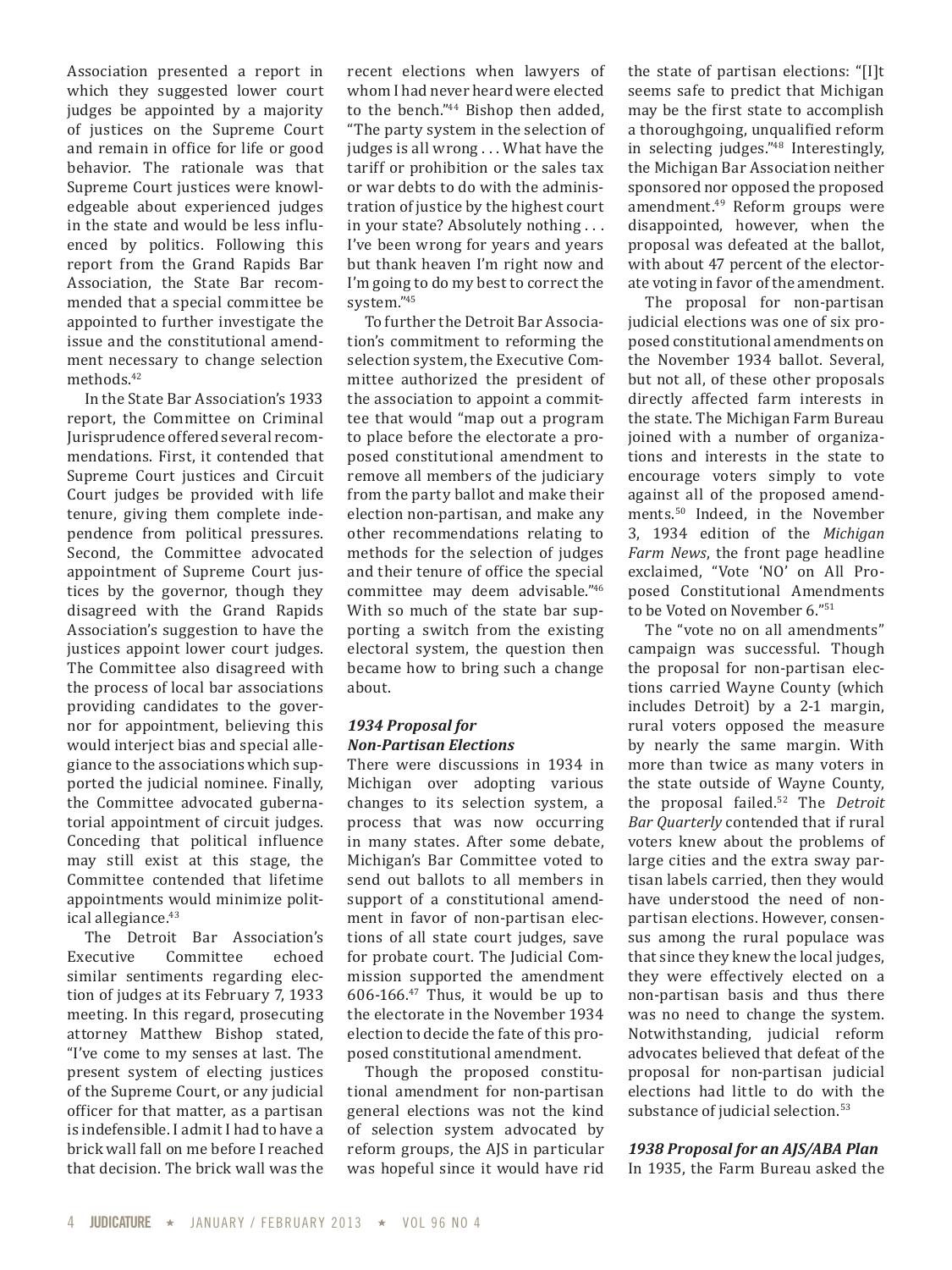Michigan State Bar and Detroit Bar Associations to draft another amendment to set up a system of judicial appointment by a governor with the advice of a non-partisan commission similar to those supported by the AJS and ABA<sup>54</sup> The proposed amendment would have provided for gubernatorial appointment from a list supplied by a non-partisan judicial commission. However, the Michigan Senate defeated this amendment by a vote of 18-10.55 Nevertheless, there still remained opportunities for judicial selection reform in the state during the 1938 election cycle.

Following the 1934 electoral defeat of a non-partisan electoral system, the Michigan State Bar integrated. Consequently, the new bar's membership was three times larger than the voluntary associations that previously existed, which meant that a large number of members were unaware of the bar's previous attempts at reforming judicial selection in the state.<sup>56</sup> The Michigan State Bar Judicial Selection Committee thus announced its intent to present an amendment for a judicial selection plan of the kind supported by the AJS and ABA.57 The Detroit Bar Association announced a similar intent at their December 8, 1937 meeting.<sup>58</sup>

At the State Bar's annual meeting in 1936, members adopted a resolution to refer the judicial selection issue to the board of commissioners. The commissioners adopted two proposals, each of which involved gubernatorial appointment after nomination by a non-partisan judiciary commission. One proposal targeted supreme court justices, while the other focused on circuit courts. The Judicial Selection and Tenure Committee favored the resolution limited to the Supreme Court because it felt these were the jurists with whom the public was least familiar, in contrast to the territorial circuit judges that made them more well-known at the local level. The thinking was that once voters gained confidence in this selection method, the committee believed it could then be extended to lower courts.<sup>59</sup>

The proposal for an AJS/ABA plan

of selection for the Supreme Court went before the electorate in November 1938. While it initially received support in the press, opposition grew as the election drew near. In particular, it was opposed by sponsors of the prior non-partisan plan which included influential Wayne County judges, as well as the Detroit Chapter of the National Lawyers Guild, unions, a coalition of teachers and educators, one of the major Detroit newspapers and a local radio station with state broadcasting capacity. Neither of the major political parties were involved in the campaign.<sup>60</sup>

When the 1938 general election arrived, the electorate soundly defeated the measure, with about 60 percent of the voters opposing the initiative. As with the 1934 initiative, there was greater opposition outside of the Detroit area; however, Wayne County also voted against the measure. With such a clear vote against the proposal, an ABA/AJS style of judicial selection in Michigan appeared dead.

#### *The Current Hybrid System Becomes Law in 1939*

With two attempts in just four years to end the partisan electoral system in the state having failed, including the broad attempt to bring about the AJS/ABA plan in 1938, judicial reformers were at a loss but were determined to carry on. "No doubt this is merely the first engagement of the campaign." Yet, in many ways national reformers were in a bit of denial: "When the electorate understands this it will pass the judicial amendment, which should be resubmitted whenever there is a prospect for its success."61

But, local officials realized that the battle for an appointive system in Michigan likely would be futile. They understood that "using direct democracy in order to abandon direct democracy"<sup>62</sup> was a nonstarter, especially in the wake of the landslide electoral defeat of the 1938 proposal. As the Detroit Chapter of the National Lawyers Guild stated in opposition to the 1938 proposal: "Thus, in reality, the proposal does not take the selection of supreme court judges out of politics. What it does is to put their selection beyond the reach of the people."63 The question then became, what to do next?

With these edicts in mind, both the legislature and Michigan Bar Association acted, and did so shortly after the defeat of the 1938 AJS/ABA proposal. And the result would eventually become the current hybrid system of selecting judges in the state. In late 1938, the legislature directed removal of party designations from judicial ballots. Since the method of judicial selection in Michigan was largely a function of legislative fiat, $64$  this was a critical change in the selection process, as it kept elections in the mix but made them non-partisan in nature.

Then in 1939, the Michigan Bar Association hoped to go one step further than the legislature. In this regard, the Bar Association voted in favor of putting a proposed constitutional amendment on the spring 1939 ballot. That initiative, known as Constitutional Amendment No. 1, would require non-partisan elections of judges in the state.<sup>65</sup> That is, while the legislature had voted to rid the state of partisan judicial elections, this proposal, if passed by the electorate, would amend the Constitution by instituting a system of nonpartisan judicial elections.

An interesting note behind the proposed change from partisan to non-partisan elections had everything to do with politics. The 1930s were a time of critical transformation of electoral patterns in the country,<sup>66</sup> and Michigan was no exception. As President Roosevelt was leading Democrats to large electoral victories in the 1930s, urban areas in particular were swinging to support FDR and his fellow Democrats. This meant that incumbent Republican judges in the Detroit area who had been elected under a partisan system were now vulnerable. "The change to nonpartisan election basically happened because Wayne County swung from being Republican to being Democrat. Judges went to a nonpartisan ballot because they were afraid they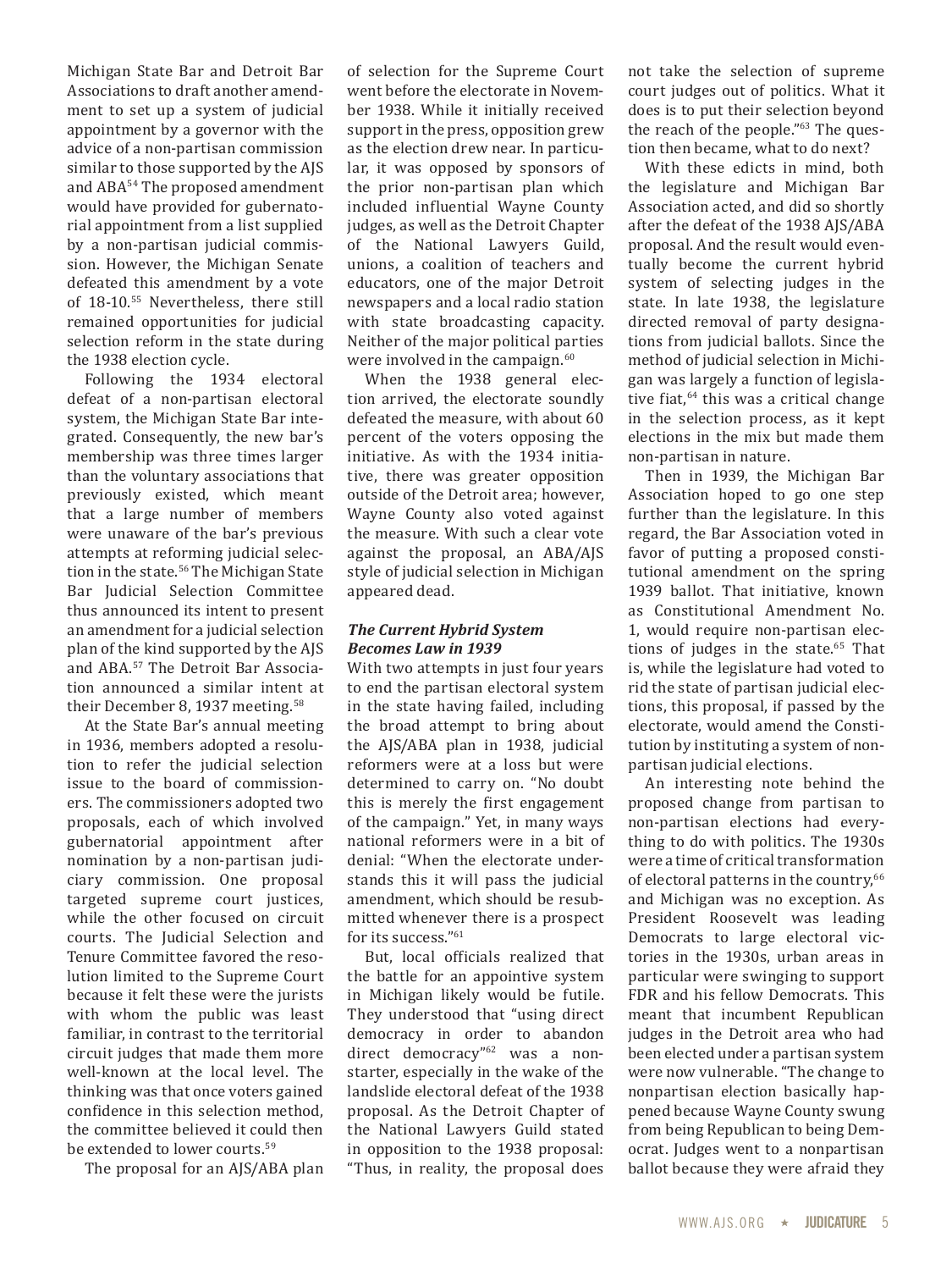were going to lose."67

Contrary to the prior failed initiatives, proposed Constitutional Amendment No. 1 passed on April 3, 1939. Consistent with the history of spring elections in the state, turnout was light but sufficient to amend the Constitution of 1908. As amended by this proposal the Constitution now mandated that election of all judges in the state be non-partisan.<sup>68</sup> While this constitutional provision applied to general and primary elections, $69$ it did not apply to the nomination of justices of the Supreme Court. As the Michigan Supreme Court stated in a case interpreting this language:

The provision required that all judicial officers except justices 'shall be [nominated] at non-partisan primary elections.' However, '[n]ominations for justices of the supreme court shall be made as now or hereafter provided by law.70

In accordance with this constitutional provision: "This language allowed the Legislature to continue the practice of nominating candidates for the office of justice at state political conventions."71 The result was the unique system that entails a partisan nomination process with a non-partisan general election. As Hannah explained: "'As now [or hereafter provided by law]' meant at state party conventions. Because the state legislature has never provided otherwise, Michigan now operates under a bizarre system whereby candidates for state supreme court justice are initially nominated by party conventions, but elected on a nonpartisan ballot."72 In addition to bringing about a system of nonpartisan general elections, the 1939 constitutional amendment provided sitting justices with perceived, and perhaps actual, advantage by designating their incumbency status when facing reelection.73

The process leading to this hybrid system almost seemed anti-climatic, after the steam from the prior efforts at reform had escaped.74 In fact, the initiative to bring about the hybrid system passed rather easily, as it seems the electorate favored some

form of election, even if non-partisan, though some remnants of the old partisan system persisted. Moreover, while criticism of Michigan's selection system has continued and efforts have been made to alter it, the method that voters and the legislature put in place as of 1939 largely exists today.

#### **The Latter Half of the Twentieth Century: Minimal Modification in Judicial Selection**

While some changes came to pass with respect to Michigan's selection system after the 1939 amendment established the hybrid system, these moves were nominal, particularly when compared to the seismic shifts that occurred (or nearly occurred) during the first half of the century. As we show, judicial reformers have continually advocated a move away from elections toward some appointive system, preferably the Missouri Plan; but, their efforts always have fallen short of tangible success in Michigan. Thus, the peculiar selection system Michigan uses, incorporating both partisan and nonpartisan elements, remains the core of its selection process through the present time. That system, however, has not remained etched in stone, as the ensuring discussion illustrates.

#### *The Post-War Period of the 1940s and 1950s*

Two amendments to the 1908 Constitution were successful during the period following World War II, both of which were relatively minor. First, in 1947 a proposed amendment rendered unnecessary a primary election if a candidate had no opposition. This proposal was accepted by the electorate during the spring election cycle. Second, in the spring election of 1955 voters ratified another amendment, as this one simply streamlined the wording of the constitutional provision relating to judicial elections. Both of these successful ballot proposals amended §23 of Article VII of the 1908 Constitution, and they remained in effect until the 1963 Constitution supplanted them. Yet, both amendments furthered the system of non-partisan elections while continuing "the key requirement that candidates for justice of the Supreme Court shall be nominated 'as now or hereinafter [sic] provided by law' while 'nominations for all other said judicial offices shall be made at nonpartisan primary elections."<sup>75</sup>

A change to Michigan's statutory law solidified the current selection method. The legislature in 1954 clarified that party conventions would be used for nomination of Supreme Court justices: "At its fall state convention, each political party may nominate the number of candidates for the office of justice of the supreme court as are to be elected at the next ensuing general election."<sup>76</sup>

While reformers were not successful in bringing about an appointive system, that does not signify they were entirely quiet during this time. To the contrary, in 1944 the Michigan Bar's Committee on Judicial Selection and Tenure revisited the failed 1938 ballot initiative, recommending once again that a Missouri Plan be adopted in Michigan. The proposal did not succeed any further than this Committee.77 Then in 1950, the State Bar Association approved another recommendation by this Committee to bring about a Missouri Plan for appellate courts in the state.<sup>78</sup> The state legislature did not accept the Bar Association's recommendation.79

The State Bar continued its advocacy of a Missouri Plan for Michigan throughout the 1950s, despite its failure to gain traction beyond the Bar Association. In 1952 the Bar Association approved a proposal for a Missouri Plan, but once again this proposal did not go beyond approval among the State Bar, largely because of the perceived threat to voters' franchise.80 The next chance for reformers would be the State Constitutional Convention in the early 1960s; yet again, they would be disappointed.

## *The Constitutional Convention of 1961-62 and the 1963 Constitution*

Michigan's fourth and current Constitution came about after the Constitutional Convention of 1961-62,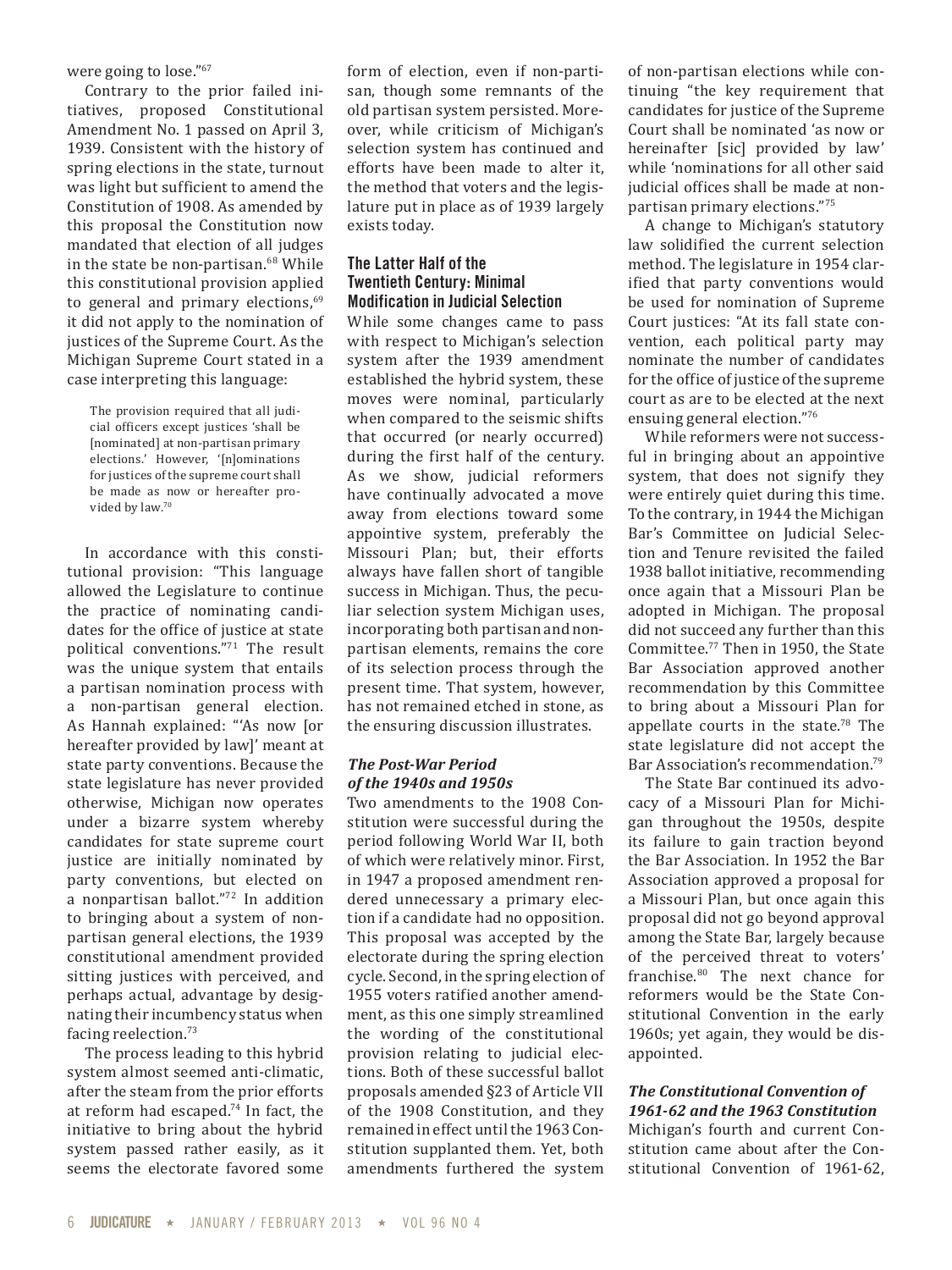colloquially referred to as "Con Con" by locals. There were three primary reasons for the Constitutional Convention: 1) to clear up the state's finances so it could meet its obligations; 2) to reform the executive branch; and 3) to deal with re-apportionment of the state legislature. $81$ The judiciary was not regarded as a contentious issue prior to the Constitutional Convention. In fact, one of the delegates to the Constitutional Convention, Judge Robert J. Danhof who chaired the Judicial Branch Committee at the Constitutional Convention, stated in retrospect: "[B]efore the Constitutional Convention there was no agitation for change with the judiciary."82 Nevertheless, since the Constitutional Convention was revisiting the 1908 Constitution, the procedures and operations of the state's judiciary were considered. The result was a new judicial article in the 1963 Constitution.

To nobody's surprise, judicial selection was a key issue for the delegates on the Judicial Branch Committee. Consequently, during the Constitutional Convention the State Bar took a poll of members of the bar at the request of Judge Danhof's Committee. The questions included preferences on judicial selection in general, as well as selection with respect to specific levels of court within the state.<sup>83</sup> The poll results showed that members of the state bar supported a Missouri Plan over the current hybrid system, as well as the current system over gubernatorial appointment akin to the federal system.84 Moreover, the AJS and others testified before the Committee advocating for a Missouri Plan.

Accordingly, a proposal was introduced during the Constitutional Convention to institute a Missouri Plan (or the ABA Plan as referred to by the Michigan Supreme Court).<sup>85</sup> Notwithstanding, the delegates did not support a change in Michigan's selection system; thus, no major change was included in the 1963 Constitution. Consequently, the hybrid system, with a partisan nomination process and non-partisan general elections, remained largely in place despite the ratification of a new Constitution.<sup>86</sup>

In particular, the relevant constitutional provision in the 1963 Constitution provides:

**§ 2 Justices of the supreme court; number, term, nomination, election**. The supreme court shall consist of seven justices elected at non-partisan elections as provided by law. The term of office shall be eight years and not more than two terms of office shall expire at the same time. Nominations for justices of the supreme court shall be in the manner prescribed by law. Any incumbent justice whose term is to expire may become a candidate for re-election by filing an affidavit of candidacy, in the form and manner prescribed by law, not less than 180 days prior to the expiration of his term.<sup>87</sup>

The clear message was that nonpartisan general elections would continue, while nominations would ensue "in the manner prescribed by law." Thus, political party conventions continued to guide the nomination process per statute.<sup>88</sup> In interpreting this provision, the Michigan Supreme Court ruled:

We conclude that the debates [from the Constitutional Convention] amply demonstrate the intent of the convention that the Legislature have the option to continue providing for nominations of candidates for supreme court justice at political party conventions. It was also the intent that the Legislature might provide for other methods of nomination, such as nonpartisan nomination, if it felt such methods might offer better results.<sup>89</sup>

In other words, the nominating process remains within the command of the legislature, which it may continue or amend at any time.

While judicial selection remained the same, some changes from the 1908 Constitution to the 1963 Constitution were accomplished. As §2 provides, the Supreme Court would decrease to seven members, a more manageable number if for no other reason than to have an odd number of justices on the bench. Since a new level of court, an intermediate court of appeals, was added in Article VI, §8, it was believed the smaller

Supreme Court would not be subject to an increased workload.<sup>90</sup> Also, §2 allows incumbents to bypass the nomination process. $91$  One significant change was that the 1963 Constitution took the away from the governor the power to fill interim vacancies. Instead, vacancies would be filled by an electoral process. In practice this proved unworkable, and in 1968 an amendment passed that restored interim appointment power to the executive.<sup>92</sup>

Finally, the 1963 Constitution mandated that all jurists be lawyers, and that no judge or justice can begin a new term (whether by interim appointment or election) after turning 70 years old. $93$  And, judicial elections were moved to the fall general election. So, while the 1963 Constitution had the potential to make drastic changes, and indeed some important changes are observed, the Constitution Convention continued the practice of nonpartisan general elections with a partisan nomination process. Michigan's idiosyncratic selection process would continue for the foreseeable future.

#### *Status Quo (For the Most Part) During the Late Twentieth Century*

When discussing judicial selection during 1970s through 1990s, in many ways what follows is a broken record. That is, in the final decades of the last century, numerous proposals were advanced in favor of an appointive selection system, particularly the Missouri Plan. And, in each instance these proposals did not make it far enough to change the selection system in the state.

For instance, in 1972 the legislature created a Special Commission to Study the Judicial Article of the Michigan Constitution, with the direction to propose a constitutional amendment to replace Article VI of the 1963 Constitution. Among other things the Special Commission proposed a form of the Missouri Plan. In 1974 the State Bar Assembly adopted these recommendations. Concurrently, the ABA passed a new standard that called for abolishing all judicial elections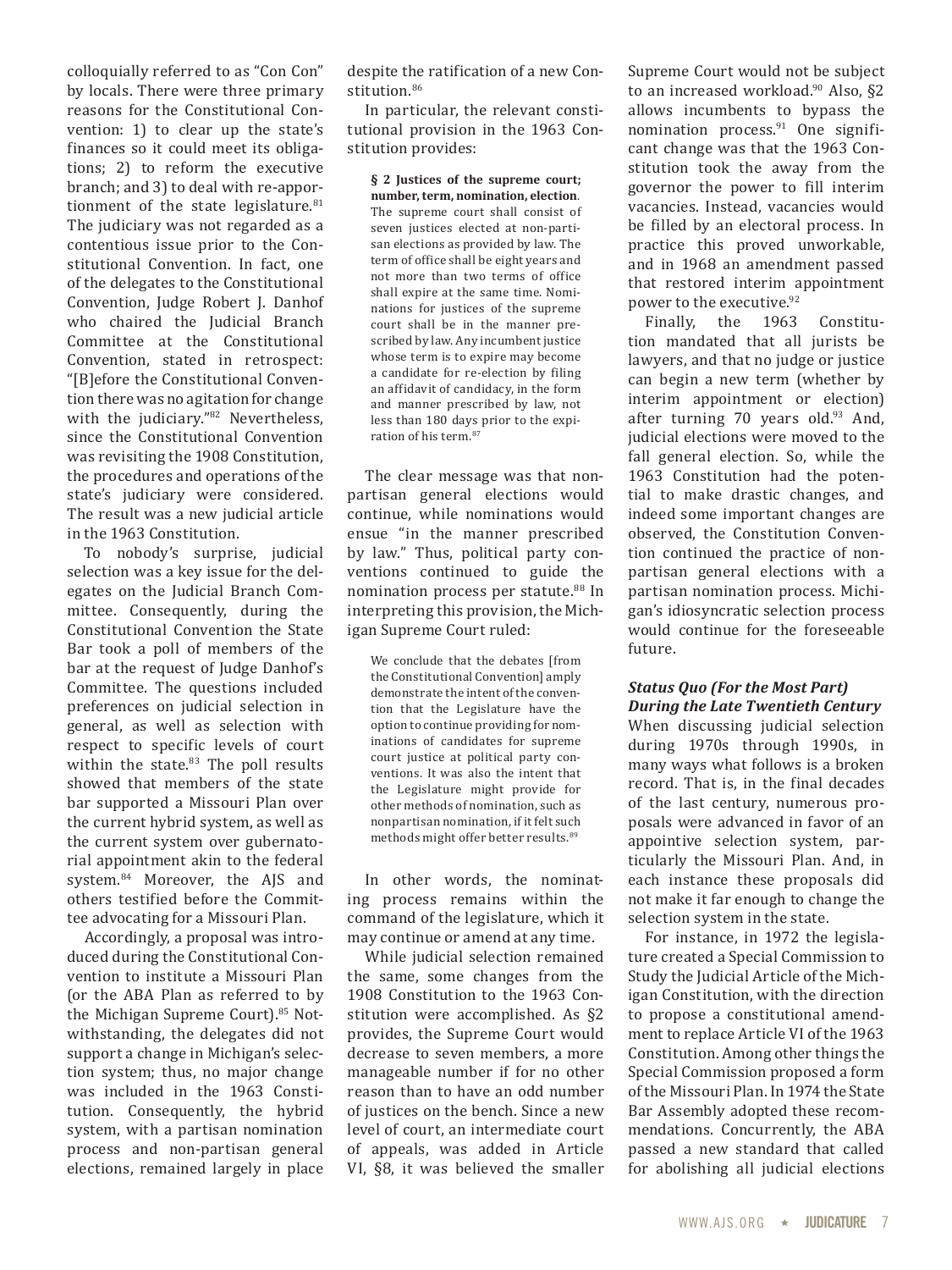and replacing them with a Missouri Plan. Then in 1976 the President of the State Bar urged an end to Michigan's electoral system, to be replaced with a Missouri Plan. In conjunction with these efforts, the Commission directed a survey of voters regarding the Missouri Plan. Results found that the majority of voters in Michigan preferred appointment systems such as a Missouri Plan, but only after it was explained, while differences remained between Detroit and the rest of the primarily rural voters in the state. Again in 1977 the State Bar adopted a proposal to bring about a Missouri Plan.<sup>94</sup> All of these efforts failed to alter Michigan's selection system in any substantive way. Additional efforts in the 1980s and 1990s similarly brought no change to Michigan's judicial electoral system,<sup>95</sup> though endeavors by reform advocates would continue.

An interesting event occurred in 1972 when state Court of Appeals Judge Charles Levin formed his own political party, was nominated at its only state convention, ran in the nonpartisan general election, and won a seat on the Supreme Court. The law in Michigan provided that a candidate for the Supreme Court must be nominated by a political party. Levin, a Democrat, was passed over by his party. Consequently, Levin formed his own party: "The Nonpartisan Judicial Party, or NJP, was conceived by Judge Levin for one purpose and only one purpose: to permit Charles Levin to run for a seat on the Michigan supreme court."96 Another Court of Appeals Judge with aspirations for the Supreme Court, Vincent Brennan, was similarly scorned by the Democratic party; consequently, he formed his own Independent Judiciary Party and ran in the 1972 election for Supreme Court. As both Levin and Brennan followed all constitutional and statutory rules, their candidacies were proper.

Neither Levin nor Brennan were content with Michigan's hybrid selection system. For instance, in his acceptance speech at his Independent Judiciary Party's nominating convention, Brennan stated: "Maybe

this maverick, rebel approach or ours will influence the legislators to adopt some other means of electing Justices."97 Moreover, before forming his own party Levin filed a suit in federal court, claiming the partisan nomination requirement in Michigan was unconstitutional; but, his case was dismissed as moot since it was still pending after he won the 1972 election.98 Justice Levin served on the Michigan Supreme Court until he retired in 1997.

One substantive change was made to the election law in Michigan. In 1988, the state passed a law permitting candidates to bypass the partisan affiliation requirement by filing a qualifying petition. While this provision pertained to nearly every elective office in the state, it specifically applied to the Supreme Court.<sup>99</sup> Accordingly, a candidate for Supreme Court no longer needed to garner a nomination from a political party, as she or he could qualify as a candidate without the affiliation of a political party by acquiring a requisite number of signatures. Nomination by petition has proven a significant means of achieving a place on the ballot, though electoral success has proven more difficult. In fact, since the law became effective at least one candidate in every general election has attained the ballot by petition; yet, only Justice Levin won a seat on the Supreme Court via this procedure.

#### **Twenty-First Century Justice: Time for a Change in Michigan?**

In 2003 the ABA published *Justice in Jeopardy*100 which, among other things, advocated for a Missouri Plan. And, the AJS recently issued its own study once again urging adoption of this form of selection and retention.101 Moreover, since her retirement from the U.S. Supreme Court Justice Sandra Day O'Connor has fought tirelessly to eliminate judicial elections in favor of the Missouri Plan.<sup>102</sup>

These efforts and ideas have found their way into Michigan, at least in part. In particular, in 2010 the Michigan Judicial Task Force set out with a mission to study the state's selection system and submit recommendations for appropriate changes. Funded by the Michigan State Bar Foundation with no public funds, the Task Force was designed to be independent and bi-partisan in nature. The co-chairs of the Task Force were Michigan Supreme Court Justice Marilyn Kelly and federal appeals court Judge James L. Ryan. Justice O'Connor served as the Task Force's Honorary Chair.

In April 2012 the Task Force released its report. $103$  While it may have been presumed that with Justice O'Connor on board the Task Force would be stacked in favor of a Missouri Plan in Michigan, that did not occur. In fact, the Task Force's first recommendation concerned disclosure of financial sources behind campaign ads. "If corporations, unions, trade groups, political parties, or private persons wish to fund advertisements, they are free to do so. But they should inform the public of their true identity so that voters can weigh the message in context."104

As for judicial selection, the Task Force recommended that Michigan end its hybrid system that includes both partisan and non-partisan aspects. Specifically, it proposed voiding the role of political party conventions in the nomination process and instead replacing it with an open, non-partisan primary election. Since the nomination process is dictated by statute, this change could be brought about simply by legislative action, not constitutional amendment. Moreover, under the Task Force's recommendations the process of non-partisan general elections would continue.<sup>105</sup>

While the Task Force did not recommend adopting a Missouri Plan, it did suggest that the governor name a screening committee to advise on the merits of potential interim appointees. As the governor has ultimate authority to make interim appointments, the process of an advisory screening committee would be entirely voluntary. Still, the Task Force stated that it believed the "best method of selecting supreme court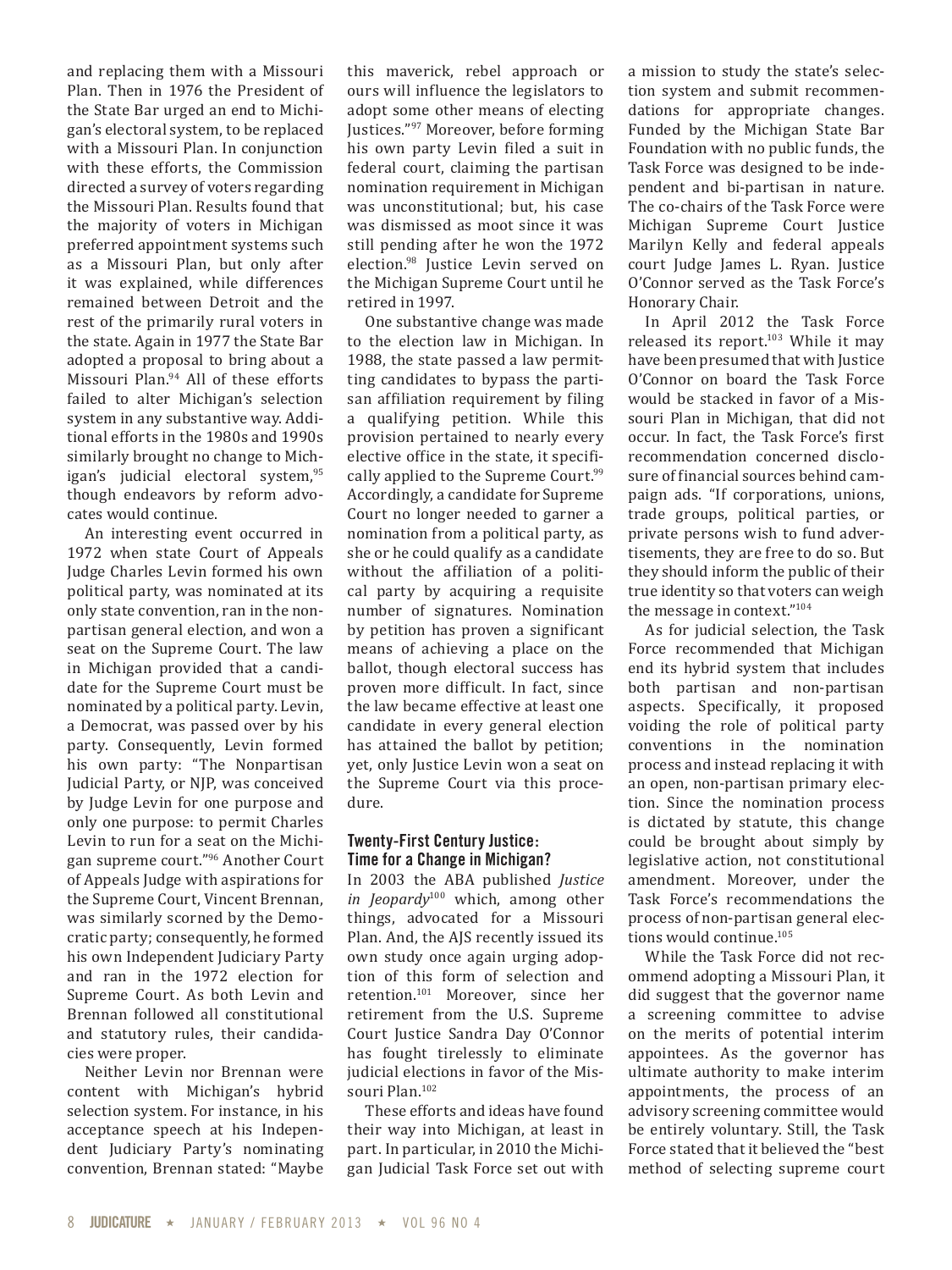justices is by bipartisan judicial nominating commission."106 While it hoped Michigan would adopt such a system, it acknowledged the difficulty of amending the Constitution. Thus, the non-partisan open primary would be a short-term solution easily remedied by legislative action, while the Task Force considered a Missouri Plan to be a long-term solution it hoped for the future.

Finally, the Task Force recommended ending the mandatory retirement age of 70 while suggesting that the Secretary of State's office enable circulation of educational guides for voters. In summing up the work of the Task Force, one of its members stated after release of the study:

Judge Ryan and Justice Kelly occupy entirely different places on the ideological spectrum. They worked to populate the panel they co-chaired with a passel of community leaders defined by their partisan and professional diversity. The eclectic task force has spoken in a single voice, one reflecting a shared belief that Michigan's system of electing justices must be reformed . . . In the end the task force issued a report from which no member dissented. The report is a blueprint for better judicial elections.107

The Task Force's Report has garnered much publicity, certainly more than the boilerplate proposals continually recommended by the State Bar Association or reform groups. Perhaps this is because there are quite a few heavy hitters on the Task Force. Whatever the reason, the Task Force issued an ambitious report. Yet, as it did not recommend scrapping the electoral system, the Report did not go as far as those favored in the past by reformers. Will the legislature address the recommendations made by the Task Force, particularly with respect to an open, nonpartisan primary and disclosure of campaign spending? Will the current governor (or any governor in the future) voluntarily create and use a panel to screen interim appointments? As this study illustrates, much inertia has hindered wholesale change of Michigan's judicial selection system. Time will tell if the recommendations made by the Task Force will fail the in a manner that has plagued prior recommendations such as those made by the State Bar, the ABA or AJS, or whether this time change is in the air.

#### **Conclusion: Implications of Michigan's Hybrid Selection System**

No other state selects judges in the way Michigan does for its Supreme Court, and it seems unlikely the state will change its approach in the near future, the recommendations of the Task Force notwithstanding. In this regard, reformers such as the ABA and AJS continue to push for a Missouri Plan. Yet Michigan seems not at all interested in adopting an appointive system of any kind, as judicial elections are deep-rooted in the state. And, it should be no surprise that the major political parties support the current elective system which includes partisan elements at the nomination stage.<sup>108</sup>

While Michigan's system for selecting its Supreme Court judges is unique, by no means does that make its selection system irrelevant. To the contrary, the Michigan selection system fits within the debate over judicial elections in the states. An initial question concerns whether Michigan is a non-partisan or partisan electoral system. Some empirical studies, including those by one of the authors of this study, code Michigan as a non-partisan selection system.<sup>109</sup> Yet, others deem Michigan to be a partisan system. In this regard, in their book review of *In Defense of Judicial Elections*, 110 Bert Brandenburg (of Justice at Stake) and Rachel Paine Caufield (of the AJS) were clear to point out what they considered to be a fatal flaw in the coding of Michigan as a non-partisan system.111 That Michigan is difficult to code because of its hybrid nature makes it a particularly important state to consider with respect to its judicial elections, whether the study includes empirical or normative implications.

Moreover, that Michigan was among the first states to attempt a nomination by commission system early on in the 1930s, yet failed in its attempt to do so, also makes its selection system important within the debate on appointments versus elections. In this regard, as the keynote speaker at Wayne State University Law School in February 2010, Justice O'Connor labeled Michigan a state that would do well to change its electoral system to an appointive system with nomination by commission, in order to bring about a more independent judiciary not encumbered by the effects of campaign spending. $112$ While Justice O'Connor has waged a campaign to rid the states of their electoral systems, she seems particularly critical of the hybrid system employed in selecting justices to the Michigan Supreme Court. We can speculate that these issues were her motivation to serve as honorary chair of the Task Force.

We make no normative or subjective judgments concerning which judicial selection system is best or even relatively better than any other. As stated, there are numerous voices, both scholarly and otherwise, that fill such a role. What we do instead is focus on the specific and unique case of Michigan's electoral system over the course of the state's history. The accounts behind the manner in which Michigan selects its Supreme Court justices provide a glimpse into the political forces among political and legal elites, interest groups, and the electorate that have shaped judicial politics within the state. We believe that when scholars, lawyers, and others discuss the various merits and debates over the disparate judicial selection methods, it is imperative to include Michigan's unique hybrid system in the mix.  $\star$ 

Research for this project was made possible by a grant from the Michigan Supreme Court Historical Society. We thank the Society for its generosity. We also thank Judge Avern Cohn for his knowledge, advice, and resources on Michigan judicial politics. All ideas and implications, including mistakes and omissions, are solely those of the authors.

<sup>1.</sup> Barnes, *Ruth Bader Ginsburg Says She Would Forbid State Judicial Elections*, The Washington Post, March 12, 2010.

<sup>2.</sup> Bonneau and Hall, In DEFENSE OF JUDICIAL Elections (New York: Routledge, 2009).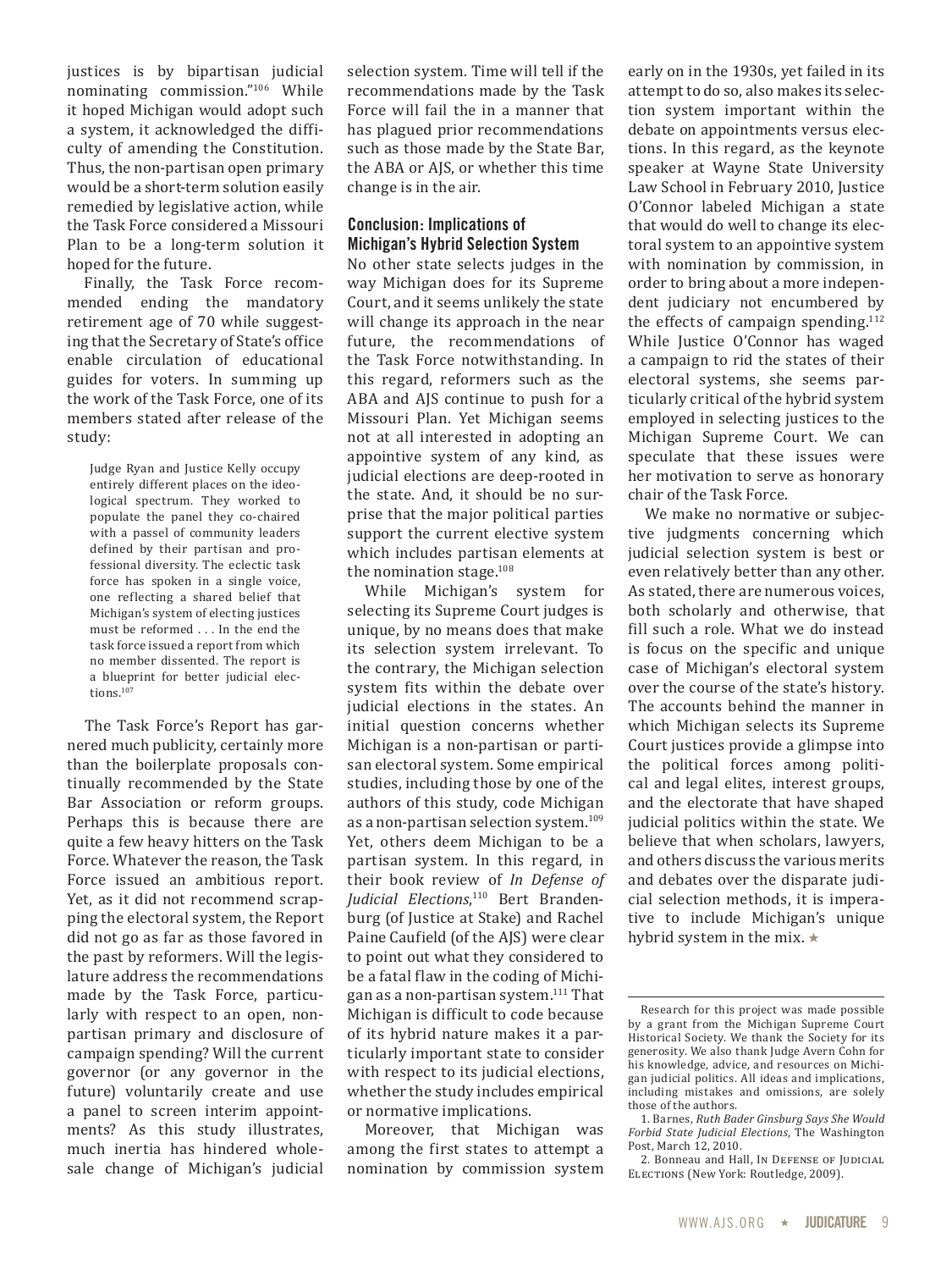3. *See* American Bar Association Commission on the 21st Century Judiciary. JUSTICE IN Jeopardy (Chicago: American Bar Association, 2003); Bonneau and Hall, *supra* n. 2; Cann, *Justice for Sale? Campaign Contributions and Judicial Decision Making*, STATE POL. & POLICY Q., 7: 281-97 (2007); Geyh, *Why Judicial Elections Stink*, Ohio State L. J. 64: 43-79 (2003); Gibson, *'New-Style' Judicial Campaigns and the Legitimacy of State High Courts*, J. of Pol., 71: 1285-1304 (2009); Sample, Jones, and Weiss. The New POLITICS OF JUDICIAL ELECTIONS (Washington, DC: Justice at Stake, 2007). Of course, much has been written on the efficacy and influence of judicial elections and alternative forms of judicial selection for some time now, *see* Canon, *The Impact of Formal Selection Processes on the Characteristics of Judges -- Reconsidered*, L. & Society Rev. 6: 579-93 (1972); Cavanagh, *The Judiciary Re-Examined: How Do They Get There?*, U. of Detroit L. J. 16: 180-85 (1952-53); Dubois, *The Influence of Selection System and Region on the Characteristics of a Trial Court Bench: The Case of California*, JUSTICE SYS. J. 8: 59-87 (1983); Elliott, *Judicial Selection and Tenure*, Wayne L. Rev. 3: 175-86 (1957); Glick and Emmert, *Selection Systems and Judicial Characteristics: The Recruitment of State Supreme Court Judges*, Judicature 70: 228-35 (1987); Hannah, *Competition in Michigan's Judicial Elections: Democratic Ideals vs. Judicial Realities*, Wayne L. Rev. 24: 1267-1306 (1978); Jacob, *The Effect of Institutional Differences in the Recruitment Process: The Case of State Judges*, J. of Public L., 13: 104-19 (1964); Kaminsky, *Judicial Selection: Alternatives to the Status Quo in the Selection of State Court Judges*, St. John's L. Rev. 48: 496-524 (1974); Wierzbicki, *Selecting Michigan's Supreme Court Justices: Enough of Partisan and Non-Partisan Elections?* DETROIT COLLEGE OF L. REV. 3: 731-56 (1984).

4. 536 U.S. 765 (2002).

5. 558 U.S. 310 (2010).

6. Glick and Vines, STATE COURT SYSTEMS (Englewood Cliffs, NJ: Prentice-Hall, 1973).

7. Nomenclature is not a trivial issue when it comes to characterizing judicial selection systems. For instance, judicial advocacy groups such as the American Bar Association (ABA) and American Judicature Society (AJS) refer to the "merit" system as the selection method with nomination by commission at its core (ABA, *supra* n. 3; Caufield, *Inside Merit Selection: A National Survey of Judicial Nominating Commissioners*, American Judicature Society (2012). Though these two groups differ on minor details, they each claim this selection method chooses the best judges while taking politics out of the process to the extent possible; in other words, judges are selected based on merit. Others, whether or not they support this method of selection, refer to this system as the "Missouri Plan," the state credited with being the first to adopt this selection method. Still yet, in *Committee for Constitutional Reform v. Sec'y of State of Michigan*, 389 N.W.2d 430 (MI 1986), the Michigan Supreme Court called this system the "ABA Plan" due to its advocacy of this method, while the "AJS Plan" also is employed to describe this system (*see* Cavanagh *supra* n. 3). We will generally refer to this system as the Missouri Plan, the term often used by scholars, though we also make reference to "merit" or the AJS/ABA plan.

8. Berkson, *Judicial Selection in the United*  States: A Special Report, JUDICATURE 64: 176-93 (1980); Hannah, *supra* n. 3.

9. Glick and Vines, *supra* n. 6; *see also* Esterling and Andersen, *Diversity and the Judicial Merit Selection Process: A Statistical Report*, in RESEARCH ON JUDICIAL SELECTION (Chicago: American Judicature Society, 1-32, 1999); Hurwitz, *Selection System, Diversity and the* 

*Michigan Supreme Court*, 56: 691-704 (2010).

10. *See, e.g.,* ABA, *supra* n. 3; Bonneau and Hall, *supra* n. 2; Caufield, *supra* n. 7; Hannah, *supra* n. 3; Webster, *Selection and Retention of Judges: Is*  There One "Best" Method?, FLORIDA ST. UNIV. L. Rev. 23: 1-40 (1995); Wierzbicki, *supra* n. 3.

11. Mich. Const. Art. VI, § 2 (1963).

12. Baum, American Courts: Process and POLICY (6TH ED), (Boston: Houghton Mifflin Company, 2008).

13. Mich. Comp. Laws § 168.392

14. Easter, *Tipping the Scales: Organizations in State Supreme Court Elections*, Midwest Pol. Sci. Assoc. (Chicago, 2011); Hurwitz, *supra* n. 9.

15. According to the AJS, in 1940 Missouri became the first state to enact this selection system utilizing nomination by commission when its voters approved "The Nonpartisan Selection of Judges Court Plan" (Caufield, *supra* n. 7; *see also* Detroit Bar Q. 1941, 16). Missouri's adoption followed rejection of this system at the polls in Michigan and Ohio in 1938. Moreover, while California's Proposition No. 3, which passed in 1934, instituted a selection system with nomination by commission, it "would not be the precise 'merit' model for other states in the twentieth century, because the California governor was the first mover in the nomination process, not the professional panel" (Shugerman THE PEOPLE'S COURTS: PURSUING JUDICIAL INDEpendence in America (Cambridge: Harvard University Press, 2012, at 192).

16. Mich. Const. Art. VI, § 2 (1835).

17. Mich. Const. Art. VI, § 2 (1850).

18. Hannah, *supra* n. 3, at 1271; *see also* Aldrich, Why Parties? A Second Look (Chicago: University of Chicago Press, 2011).

19. Noto, *A Brief History of the Michigan Supreme Court*, Michigan Supreme Court Historical Society (2001).

20. Mich. Const. Art. VII, § 20 (1908).

21. Mich. Const. Art. VII, § 2 (1908). Various statutory enactments throughout the late 1800s and early 1900s also provided for the number of justices on the Supreme Court (Howe, *The Selec*tion of a Chief Justice, MICHIGAN STATE BAR J., 32: 20-27, 1953).

22. Howe, *supra* n. 21.

23. Hannah, *supra* n. 3.

24. Pound, *The Causes of Popular Dissatisfaction With the Administration of Justice*, The Am. Lawyer, 14(10): 445-51 (1906).

25. Pound was not alone among his contemporaries in discussing reasons for public discontent with courts, *see,* Kent, *Dissatisfaction with our Judges*, Michigan L. Rev. 11: 452-59 (1912- 13). But, Pound was the most prominent and influential, *see* Geyh, *supra* n. 3; Joiner, *The Michigan Constitution and the Judiciary*, Michigan CONSTITUTIONAL CONVENTION STUDIES (1961).

26. Krivosha, *In Celebration of the 50th Anniversary of Merit Selection*, Judicature 74: 128-32 (1990); Shugerman, *supra* n. 15.

27. Krivosha, *supra* n. 26, at 129.

28. Hurwitz, *Judge Lopez Torres and New*  York's Trial Judge Nominating Process, JUSTICE Sys. J. 28: 243-46, at 243 (2007).

29. Krivosha, *supra* n. 26. Taft would soon be the beneficiary of an appointive system when he was nominated by President Warren G. Harding as Chief Justice. After the Senate confirmed his nomination on the same day he was appointed in 1921, Taft, who also had previously served in the federal government as Solicitor General and federal appeals court judge, became the only person ever to serve as president and on the U.S. Supreme Court, *see* Hurwitz and Lanier, *Judicial Diversity in Federal Courts: An Histori*cal and Empirical Exploration, JUDICATURE, 96: 76-83, 2012).

30. Hall, *The Selection, Tenure, and Retirement*  of Judges, J. OF THE AMERICAN JUDICATURE SOC. 3: 37-51 (1919).

31. Carson and Kleinerman. *A Switch in Time Saves Nine: Institutions, Strategic Actors, and FDR's Court-Packing Plan*, Public Choice 113: 301-24 (2002).

32. Caldeira, *Public Opinion and The U.S. Supreme Court: FDR's Court-Packing Plan*, Am. Pol. Sci. Rev. 81: 1139-53 (1987).

33. Am. Bar Assoc. J. (1931, at 400).

34. Krivosha, *supra* n. 26.

35. Am. Bar Assoc. J. (1934, at 529).

36. *Id.*; *see also* McNutt, *The Elective Method of Judicial Selection and Proposed Remedies*, Am. Bar Assoc. J., 20: 636-39 (1934).

37. The term "merit" was not initially used to depict this system. "Civil service reform had been called the 'merit system' since the 1910s, but the movement for professional judicial selection did not adopt the label 'the merit plan' until 1958 . . . [when] the Nebraska Bar Association introduced the name 'merit plan' interchangeably with 'the Missouri plan' and 'the ABA plan" (Shugerman, *supra* n. 15, at 216-17; *see* Martin, *A Message from the President*, Nebraska State Bar J., 7: 5-6 (1958).

38. There are many varieties of merit systems. While the AJS currently advocates for nomination by commission followed by retention elections (Caufield, *supra* n. 7), the ABA presently supports nomination by commission and term limits (ABA., *supra* n. 3). Thus, while some features of the AJS and ABA plans differ, the critical component to this selection system is gubernatorial appointment based on nomination by commission (Hurwitz and Lanier, *Women and Minorities on State and Federal Benches, 1985 and 1999*, Judicature 85: 84-92 (2001); Tendler, *The Missouri Plan . . . How It Works!*, Michigan State Bar J. 30: 28-33 (1951)), a point about which these groups clearly agree.

39. Michigan State Bar J. (1932-33, at 39).

40. Brand, *Michigan State Bar's Work for*  Judicial Appointment, J. OF THE AM. JUDICATURE Society 22: 199-202 (1938).

41. Michigan State Bar J. (1933, at 19).

42. Michigan State Bar J., *supra* n. 39.

- 43. Michigan State Bar J., *supra* n. 39 (at 54).
- 44. Detroit News, February 7, 1933.

45. *Id*.

46. DETROIT BAR Q. (March 1933).

47. Michigan Bar Assoc. Minutes (September 26, 1934, at 57).

48. J. OF THE AM. JUDICATURE SOCIETY (1934, at 168).

49. Brand, *supra* n. 40.

50. Detroit Bar Q. (July 1935, at 19).

51. Michigan Farm News, November 3, 1934. Opposition was not universal among farm groups in the state, as *The Michigan Farmer* encouraged its subscribers to vote in favor of the judicial amendment, believing it would begin to remove politics from the courts (Michigan Farmer, October 27, 1934).

52. Brand, *supra* n. 40.

53. *Id*.

54. *Id*.

55. Nat. Lawyers Guild Q. (1937-1938, at 321).

56. J. OF THE AM. JUDICATURE SOCIETY (1937-38, at 33).

57. Brand, *supra* n. 40.

58. Detroit Bar Assoc., *Minutes of the Board of Directors* (December 8, 1937).

59. Brand, *supra* n. 40.

60. *Id*.

61. Am. Bar Assoc. J., (1938, at 960, 961).

62. Shugerman, *supra* n. 15, at 187).

63. Nat. Lawyers Guild Q., *supra* n. 55 (at 323). Similar observations have been made about Michigan's selection system over time: "The one clear theme that runs through the record of the debate on [the constitutional